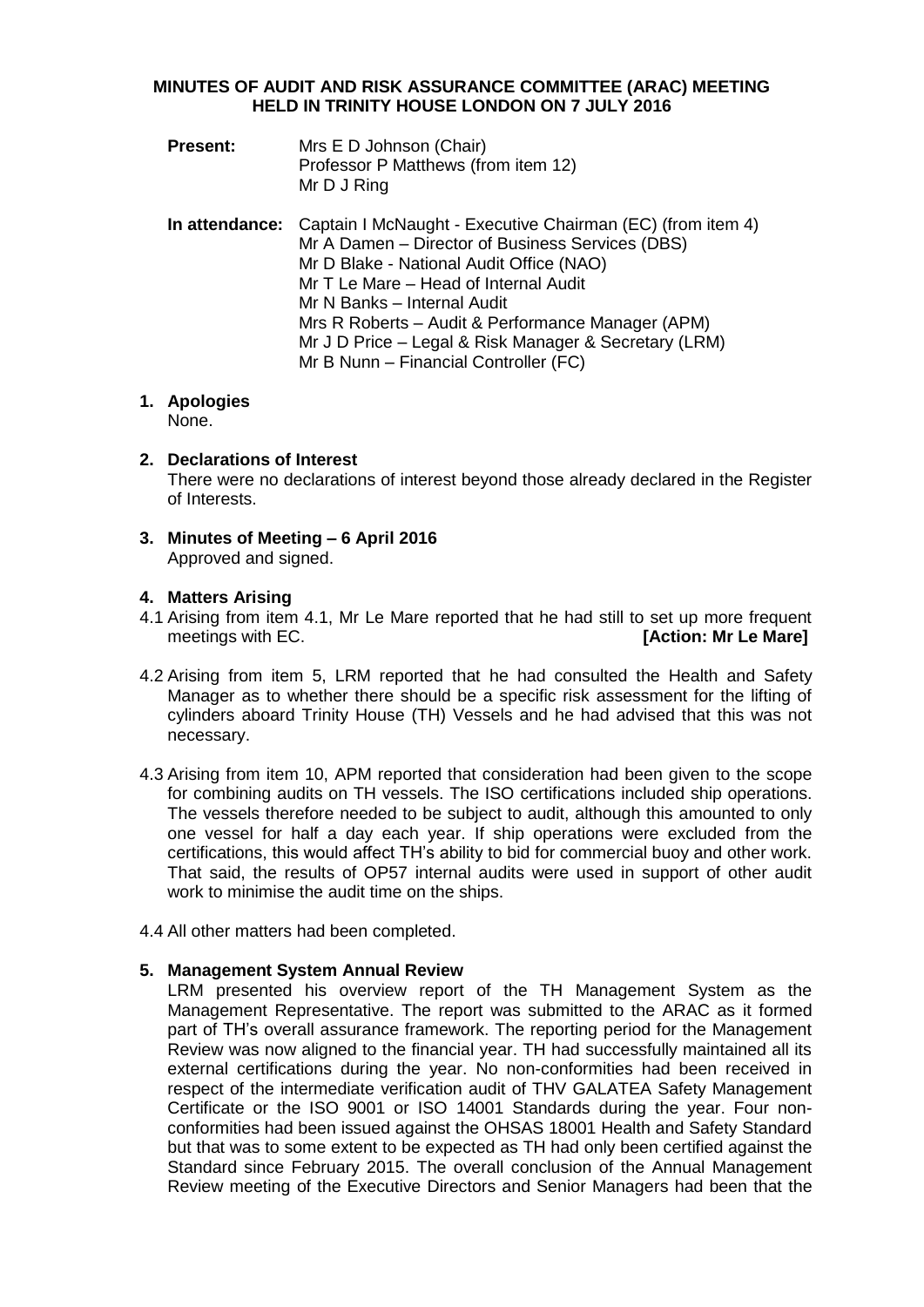TH Management System continued to be suitable, adequate and effective. The Committee noted the report.

#### **6. Tri-GLA Fleet Review Audit-Management Letter**

Mr Le Mare presented the tri-GLA Fleet Review Management letter in respect of the audit of the Fleet Review process. The work had been carried out as part of the 2015/16 audit programme. The work had focused only on the involvement of the GLAs. The objective had been to provide assurance on the adequacy, effectiveness and proportionality of key project management controls, risk management and governance processes in TH, NLB and Irish Lights in relation to the Fleet Review, acknowledging that it had been a DfT-led activity with final decisions made by Ministers. There had been no recommendations arising from the audit work. The project board members, which had included the GLAs, UK and Irish Governments and the Lights Advisory Committee, had worked collaboratively. A substantial assurance rating had been given that the framework of governance, risk management and control were adequate and effective. The Committee noted the report.

## **7. HIA Annual Opinion**

Mr Le Mare presented his Annual Report and Opinion for 2015/16. It was based on the internal audit programme of work, the results thereof and action taken by Management to address issues arising. It also took into account TH's governance and risk management frameworks, other assurance processes and relevant information brought to the attention of Internal Audit. The programme had been completed except for the IT Systems & User Management audit, which had been deferred to 2016/17 as agreed by the Accounting Officer and the ARAC. All completed pieces of work had received a substantial assurance rating. All the recommendations made had been low-level. He had therefore concluded that he was able to give substantial assurance that the framework of governance, risk management and control in TH were adequate and effective. In response to a question from the Chair as to the extent to which the service level agreement standards had been achieved in 2015/16, Mr Le Mare advised that there had been issues in terms of the time taken between the completion of fieldwork and issuing final reports. He agreed to include in future with his Opinion information on the extent to which service levels had been achieved. **[Action: Mr Le Mare]**

Mr Le Mare also confirmed that the audit satisfaction questionnaires were being returned and agreed to share the feedback with APM. **[Action: Mr Le Mare]**

# **8. Draft Annual Report and Accounts 2015/16**

Mr Nunn presented for consideration the draft Annual Report and Accounts for 2015/16. His covering note highlighted the changes to the Accounts format for 2015/16 and the significant movements in the Financial Statements. The audit by the NAO was continuing. A few relatively minor issues remained to be resolved. These included moving the paragraphs on staff relations and finance leasing arrangements from the Performance Report to the Accountability Report. Mr Damen added that he intended to refresh the format of the report for 2016/17. Mr Blake added that the NAO had no material comments. In noting the position and, subject to some editorial amendments and presentational changes from Members, the NAO and LRM, the Committee agreed to recommend the Annual Report and Accounts to the Board for approval. **[Action: DBS/FC]** 

#### **9. NAO Audit Report**

Mr Blake presented the NAO's Audit Summary Report on TH's 2015/16 accounting records prior to their consolidation in the accounts of the GLF, which were formally certified. There was no provision for a separate audit certificate to be appended to the TH Annual Report and Accounts. Both an interim and final audit had been undertaken. Full co-operation had been received from TH with the audit. He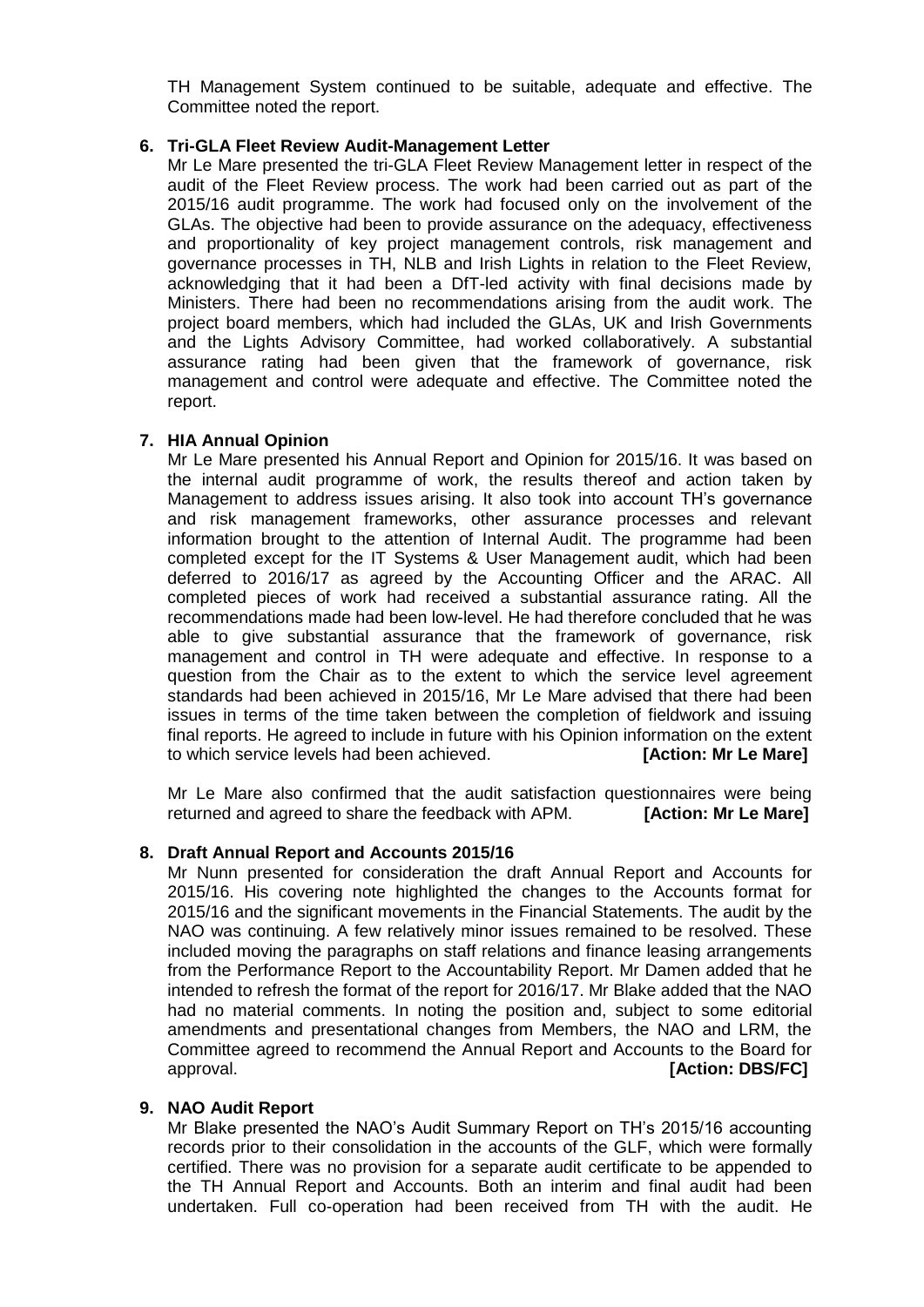anticipated that the NAO's work on the TH Annual Report and Accounts would be completed by the end of that week to allow their consideration by the TH Board on 14 July. The audit had not identified any material nor found any issues of irregularity or impropriety. The standard risks of management override of controls and of fraudulent revenue recognition had been considered and no issues had been noted during the NAO's testing. The NAO had liaised with Internal Audit during its audit planning and had considered the impact of their findings on its audit approach. The other risk considered below the 'significant risk' level was in respect of the eLoran contract. ELoran was still in use as a GPS timing signal at the request of the Cabinet Office and a long-term contract was currently in negotiation with another Government Department. As the service was likely to continue for the foreseeable future a provision for dismantling costs was not appropriate for inclusion in the 2015/16 Accounts. It should be disclosed as a change in operations and this disclosure had been made in the Annual Report narrative. The NAO was satisfied with the level of detail provided. The ARAC thanked Mr Blake and also the TH Finance Team for their work on a very good outcome. *CON* **EXECUTE: [Action: DBS]** 

## **10. Fraud/ Whistle-Blowing/Bribery Return**

LRM reported that there had been no reported cases of fraud, whistle blowing or bribery in 2015/16.

## **11. Treasury ARAC Handbook – Whistle Blowing**

DBS presented a report on the outcome of a recent review of the new Annex H to the HM Treasury Audit and Risk Assurance Handbook on whistle blowing guidance, the extent to which TH complied, and the actions proposed by TH as a consequence. In summary TH was very largely compliant. TH had not, however, nominated a Senior Board Member with overall responsibility for whistle blowing. In noting the position and its responsibilities for whistle blowing, the ARAC, supported by EC as Accounting Officer, agreed that it should be the ARAC Chair who should champion whistle blowing at Board level and be a prescribed person under the whistle blowing procedure to whom a member of staff could make a qualifying disclosure, as they were independent from Management. DBS would be the Executive responsible for the associated policy and procedure. The ARAC noted that the associated documentation would be updated accordingly. **[Action: DBS]**

# **12. Treasury ARAC Handbook – Cyber Security**

DBS presented a report on the outcome of a recent review of the new Annex I to the HM Treasury Audit and Risk Assurance Handbook on cyber security guidance, the extent to which TH complied and the actions proposed by TH as a consequence. TH was largely compliant but there were some improvements that were being made. All staff were currently undergoing online security training. It was also of note that it was an issue which had increasing significance for TH as its aids to navigation and infrastructure became more complex. In noting the position the ARAC agreed that it should receive an update on progress after the external penetration testing had been completed and the Internal Audit report on IT Systems and User Management had been finalised. Confirmation should also be provided on the extent to which cyber risks were covered in the Business Continuity Plan. The ARAC noted that the work on cyber security was to be expanded to cover the organisation as a whole.

 **[Action: DBS]**

#### **13. Internal Audit Plan 2016/17 – Progress Report**

APM reported that work on the 2016/17 Internal Audit Plan was underway. Since submitting her report, the final report in respect of the Survey audit had been issued. As far as the IT Systems and User Management audit was concerned, a management response had been submitted in respect of the draft issues raised. Since the last ARAC meeting three additional audits had been identified and added to the Plan. They covered issuing and monitoring access control security cards; the